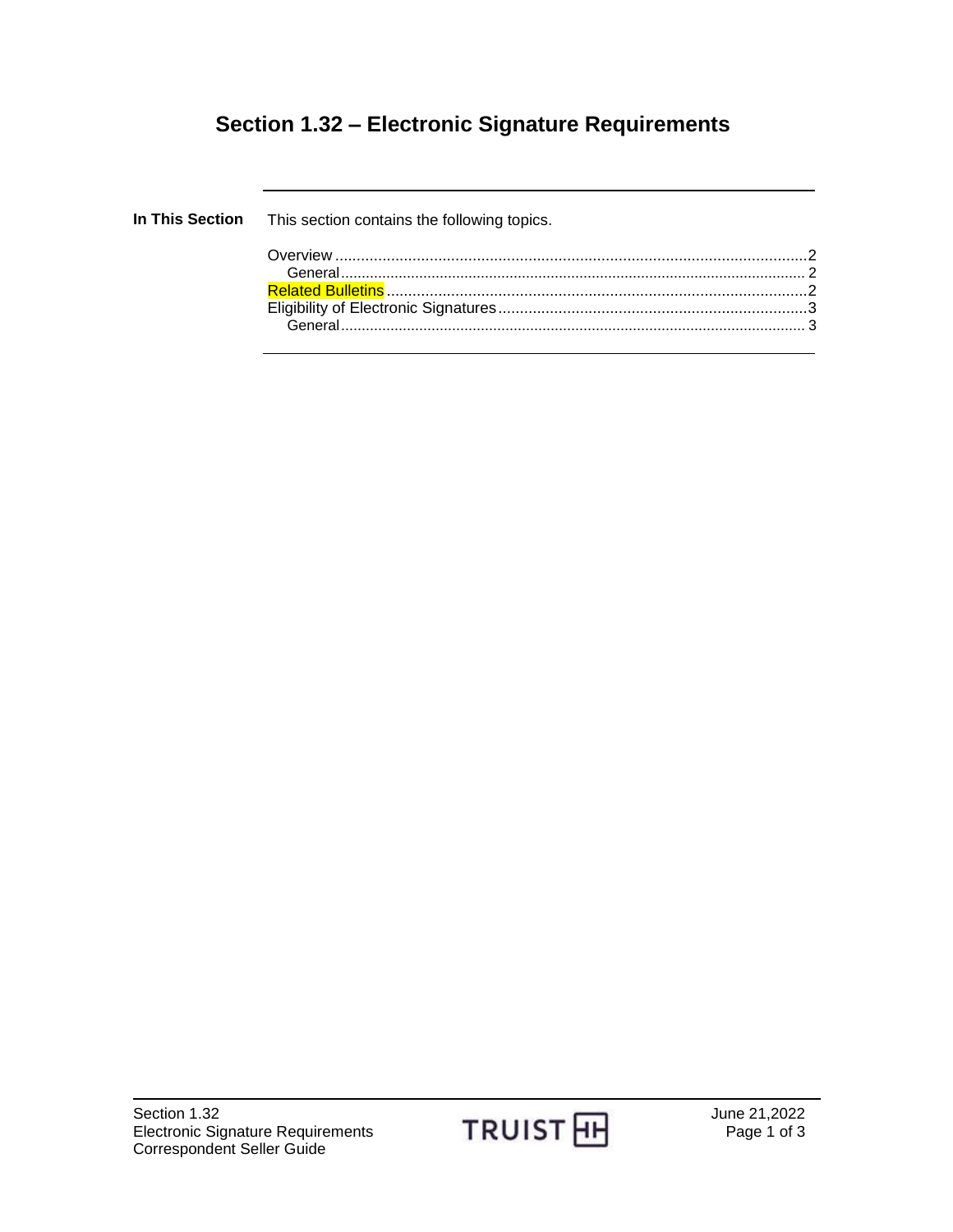## <span id="page-1-1"></span><span id="page-1-0"></span>**Overview General** Truist allows the use of electronic signatures on all documents except for the following: • Note, Security Agreement and Addendums, and Any notarized documents. **Note:** The above guidance also applies to notarizations. **Electronic** notarizations (including remote online notarizations) are not acceptable.

## <span id="page-1-2"></span>**Related Bulletins**

**General** Related bulletins are provided below in PDF format. To view the list of published bulletins, select the applicable year below.

- [2022](http://www.truistsellerguide.com/manual/cor/bulletins/Related%20Bulletins/2022/CESignature2022.pdf)
- [2021](http://www.truistsellerguide.com/manual/cor/bulletins/Related%20Bulletins/2021/CESignature2021.pdf)
- [2020](http://www.truistsellerguide.com/manual/cor/bulletins/Related%20Bulletins/2020/CESignature2020.pdf)
- [2019](http://www.truistsellerguide.com/manual/cor/bulletins/Related%20Bulletins/2019/CESignature2019.pdf)